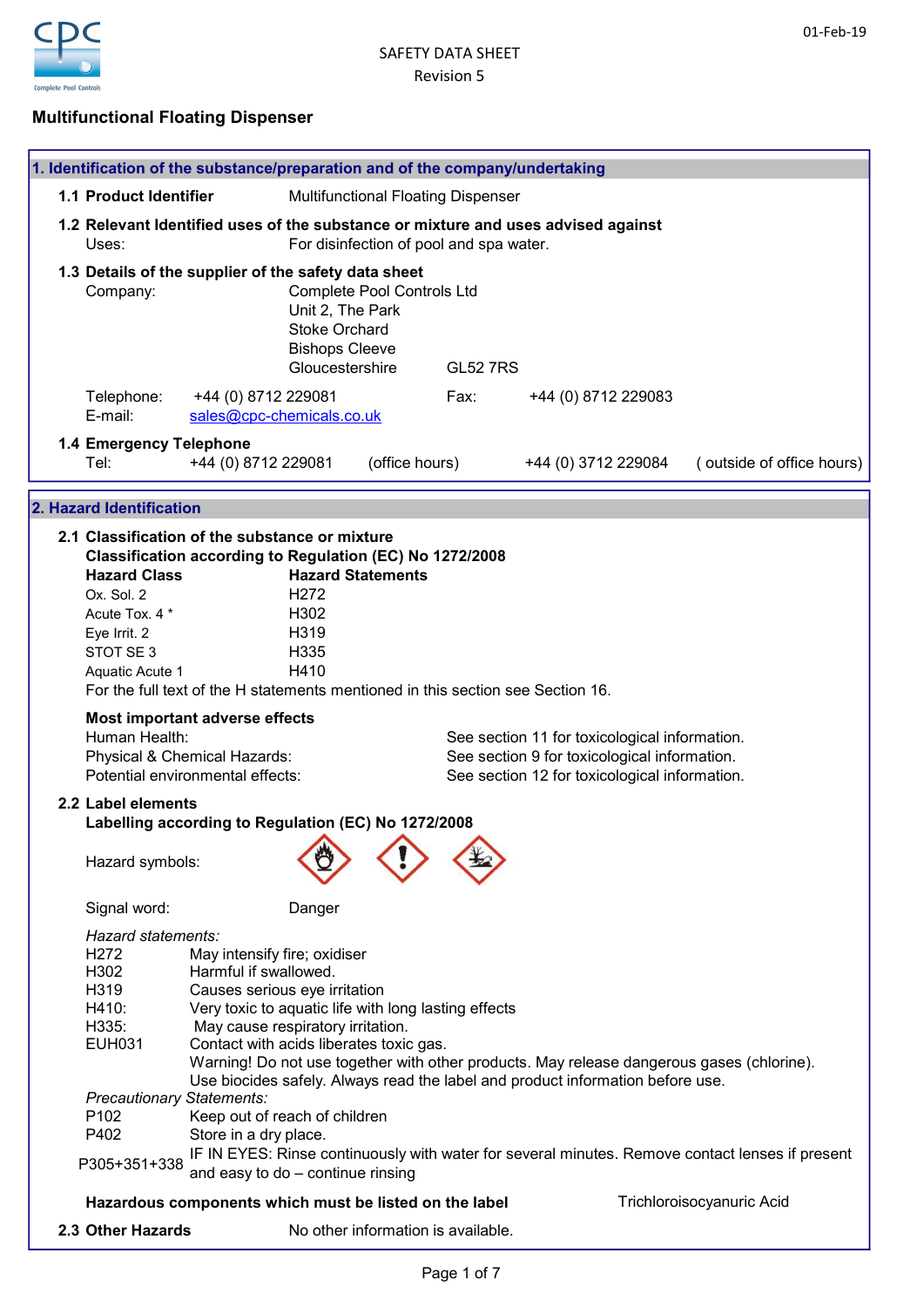f

| 3. Composition/information on ingredients  |                 |     |                                                                                                  |  |  |  |  |
|--------------------------------------------|-----------------|-----|--------------------------------------------------------------------------------------------------|--|--|--|--|
| 3.2 Mixture                                |                 |     |                                                                                                  |  |  |  |  |
| Trichloroisocyanuric Acid<br><b>CAS No</b> | <b>ENICS No</b> | %   | <b>CLP Classification</b>                                                                        |  |  |  |  |
| 87-90-01                                   | 201-782-8       | 92% | Ox. Sol. 2 H272: Acute Tox. 4 * H302; Eye Irrit. 2 H319; H360: H400;<br>H410; H335; H336; EUH031 |  |  |  |  |
| <b>Aluminium Sulphate</b>                  |                 |     |                                                                                                  |  |  |  |  |
| 233-135-0                                  | 10043-01-03     | 8%  | Eye dam1 H318                                                                                    |  |  |  |  |

## 4. First Aid measures

| 4.1 Description of first aid measures                                                                                       |                                                                                                                |                                                                                                                                                                                                         |  |  |  |
|-----------------------------------------------------------------------------------------------------------------------------|----------------------------------------------------------------------------------------------------------------|---------------------------------------------------------------------------------------------------------------------------------------------------------------------------------------------------------|--|--|--|
| General Advice:                                                                                                             |                                                                                                                | Take off all contaminated clothing immediately.                                                                                                                                                         |  |  |  |
| If inhaled:                                                                                                                 |                                                                                                                | Move to fresh air. Remove contaminated clothing and loosen remaining clothing.<br>Seek immediate medical advice.<br>In case of unconsciousness place patient stably in side position for transportation |  |  |  |
| In case of skin contact:                                                                                                    | medical attention                                                                                              | Drench the skin with plenty of water. Remove contaminated clothing and wash<br>before reuse. If large areas of the skin is damaged or if irritation persists seek                                       |  |  |  |
| In case of eye contact:                                                                                                     | minutes.                                                                                                       | Rinse immediately with plenty of water, also under the eyelids, for at least 15<br>Consult an eye specialist immediately. Go to an ophthalmic<br>hospital if necessary.                                 |  |  |  |
| If swallowed:                                                                                                               |                                                                                                                | Clean mouth with water and drink afterwards plenty of water. Never give anything<br>by mouth to an unconscious person. Do NOT induce vomiting. Call a<br>physician immediately.                         |  |  |  |
| 4.2 Most important symptoms and effects, both acute and delayed<br>No further information available.<br>Symptoms & Effects: |                                                                                                                |                                                                                                                                                                                                         |  |  |  |
|                                                                                                                             | the contract of the contract of the contract of the contract of the contract of the contract of the contract o |                                                                                                                                                                                                         |  |  |  |

4.3 Indication of immediate medical attention and special treatment needed<br>Treatment Treat Symptomatically. Treat Symptomatically.

# 5. Fire fighting measures

| 5.1 Extinguishing media:<br>Suitable media:<br>Unsuitable media: | Powder or carbon dioxide<br>Foam or water                                                                                                                                                                                |
|------------------------------------------------------------------|--------------------------------------------------------------------------------------------------------------------------------------------------------------------------------------------------------------------------|
| 5.2 Special hazards arising from the substance or mixture        |                                                                                                                                                                                                                          |
| Specific Hazards                                                 | In case of fire, the following can be released:                                                                                                                                                                          |
|                                                                  | Nitrogen oxides (NOx) and Hydrogen chloride (HCI)                                                                                                                                                                        |
| 5.3 Advice for fire-fighters                                     |                                                                                                                                                                                                                          |
| Special protective<br>equipment                                  | Fire-fighters should wear full protective clothing and self-contained breathing<br>apparatus (SCBA). Thoroughly decontaminate fire-fighting equipment including all<br>fire fighting wearing apparel after the incident. |
| Further Information:                                             | Collect contaminated fire extinguishing water separately.                                                                                                                                                                |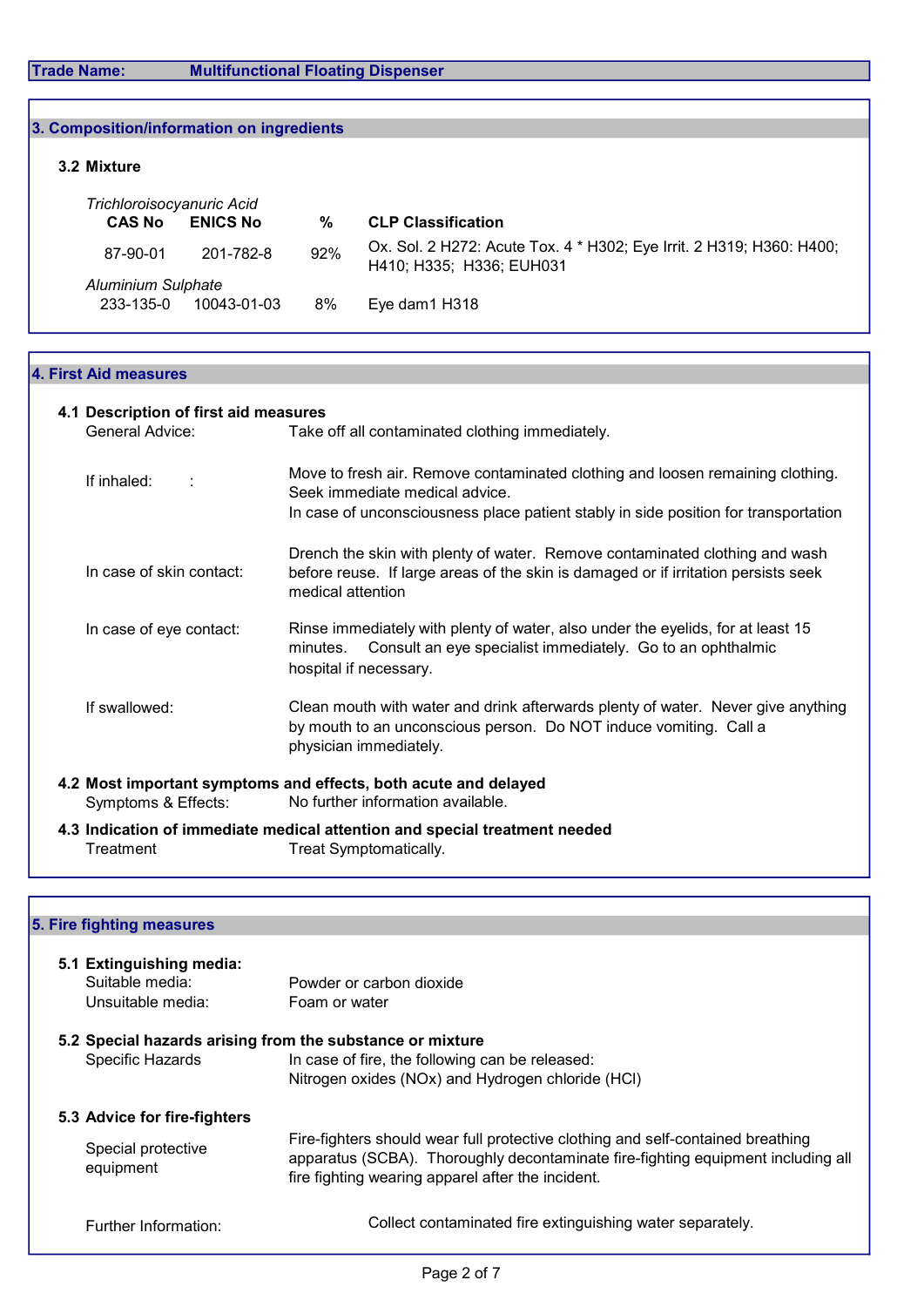| 6.1 Personal precautions, protective equipment and emergency procedures |                                                                                                                                                                                                                                |  |  |  |  |
|-------------------------------------------------------------------------|--------------------------------------------------------------------------------------------------------------------------------------------------------------------------------------------------------------------------------|--|--|--|--|
| Personal Precautions:                                                   | Use personal protective equipment. Provide adequate ventilation.                                                                                                                                                               |  |  |  |  |
|                                                                         | For personal protection see section 8.                                                                                                                                                                                         |  |  |  |  |
| <b>6.2 Environmental precautions</b>                                    |                                                                                                                                                                                                                                |  |  |  |  |
|                                                                         | Environmental precautions: Do not flush into surface water or sanitary sewer system.                                                                                                                                           |  |  |  |  |
| Avoid subsoil penetration                                               |                                                                                                                                                                                                                                |  |  |  |  |
|                                                                         | If the product contaminates rivers and lakes or drains inform respective authorities<br>Local authorities should be advised if significant spillages cannot be contained                                                       |  |  |  |  |
|                                                                         | 6.3 Methods and materials for containment and cleaning up                                                                                                                                                                      |  |  |  |  |
| Cleaning up                                                             | Sweep up leaks or spills of this product with dry broom and dissolve them in water.<br>After that, neutralize this solution with sodium thiosulphate or sodium sulfate and<br>discard it while controlling temperature and pH. |  |  |  |  |

For personal protection see section 8

# 7. Handling and storage

## 7.1 Precautions for safe handling

| Advice on safe handling: | Strong oxidising agent. DO NOT MIX WITH OTHER CHEMICALS. Mix only with<br>water. Never add water to product. Always add product to water. Use clean dry<br>dispensing equipment.                                                                                                                                       |
|--------------------------|------------------------------------------------------------------------------------------------------------------------------------------------------------------------------------------------------------------------------------------------------------------------------------------------------------------------|
| Hygiene measures:        | Keep away from food, drink and animal feeding stuffs. Smoking, eating and drinking<br>should be prohibited in the application area. Wash hands before breaks and at the<br>end of the work day. Take off all contaminated clothing immediately. Provide<br>adequate ventilation. Avoid contact with the skin and eyes. |
|                          | 7.2 Conditions for safe storage, including any incompatibilities.                                                                                                                                                                                                                                                      |
| Storage areas:           | Store in a cool, dry, well-ventilated area.                                                                                                                                                                                                                                                                            |
| Containers:              | Keep this product in original, sealed container when not in use.                                                                                                                                                                                                                                                       |
| Protection against fire: | Normal measures for preventive fire protection                                                                                                                                                                                                                                                                         |
| Further information:     | Keep away from children                                                                                                                                                                                                                                                                                                |
| Common storage:          | Do not store together with acids                                                                                                                                                                                                                                                                                       |

7.3 Specific end uses No information is available.

# 8. Exposure control/personal protection

| 8.1 Control parameters                                  | Contains no substances with occupational exposure limit values                                                                                                                                            |  |  |
|---------------------------------------------------------|-----------------------------------------------------------------------------------------------------------------------------------------------------------------------------------------------------------|--|--|
| 8.2 Exposure controls<br><b>Engineering measures</b>    | Fume cupboard required when vapours/aerosol are generated.                                                                                                                                                |  |  |
| Personal protective equipment<br>Respiratory protection | Use suitable respiratory protective device when high concentrations are present.<br>Filter P3<br>Filter P2                                                                                                |  |  |
| Hand protection<br>Glove Material                       | Wear suitable chemical resistant gloves<br>Nitrile Rubber - NBR / Butyl rubber - BR / PVC / Flurocarbon rubber (Viton)                                                                                    |  |  |
| Eye protection                                          | Tightly fitting safety goggles.                                                                                                                                                                           |  |  |
| Skin and body protection                                | Plastic apron, sleeves, boots-if handling large quantities                                                                                                                                                |  |  |
| <b>Environmental exposure controls</b>                  |                                                                                                                                                                                                           |  |  |
| General advice:                                         | General room ventilation plus local exhaust should be used to maintain exposure<br>below TLV. Eyewash and emergency shower facilities recommended. Remove and<br>wash contaminated clothing before reuse. |  |  |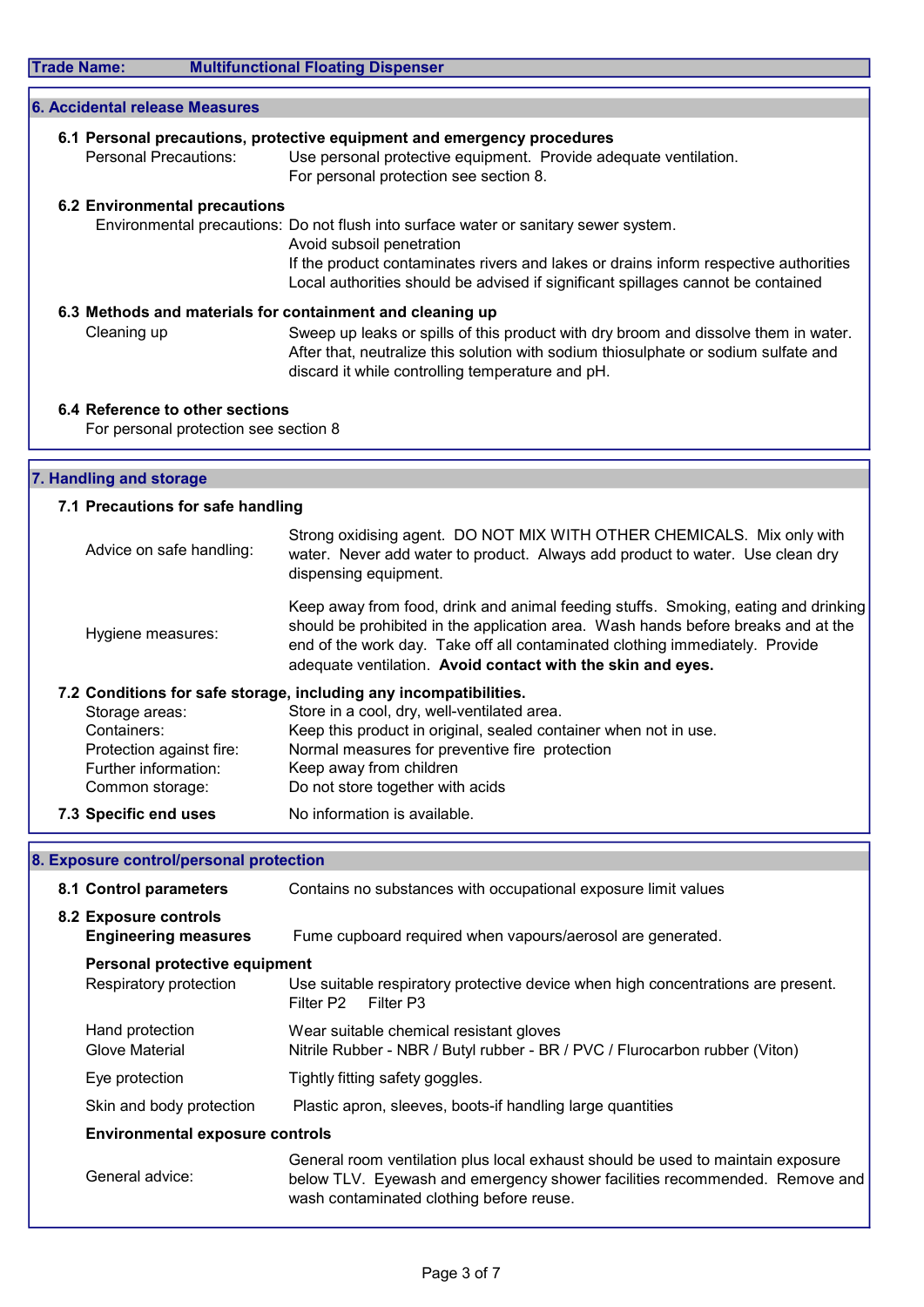## 9. Physical and chemical properties

## 9.1 Information on basic physical and chemical properties

| Form:                        | Tablets                                                     |
|------------------------------|-------------------------------------------------------------|
| Colour:                      | Whitish                                                     |
| Odour:                       | Characteristic chlorine                                     |
| pH @ 20°C:                   | $2.0 - 2.7$                                                 |
| <b>Melting Point</b>         | $225^{\circ}$ C                                             |
| Boiling point/boiling range: | Undetermined                                                |
| Flammability (solid, gas)    | Not applicable                                              |
| Density @ 20 $^{\circ}$ C:   | ca. 2.5 $g/cm3$                                             |
| Water solubility:            | 12 g/ 25 $^{\circ}$ C                                       |
| Explosive properties:        | If mixed with ammonia or sodium hydroxide and Cyanuric acid |
| Oxidising properties:        | Product is an oxidiser                                      |
|                              |                                                             |

#### 9.2 Other Information

| 10. Stability and reactivity                                    |                                                                                                                                                                                                                                                                                                                                                                                                                                                                                                        |  |  |  |  |  |
|-----------------------------------------------------------------|--------------------------------------------------------------------------------------------------------------------------------------------------------------------------------------------------------------------------------------------------------------------------------------------------------------------------------------------------------------------------------------------------------------------------------------------------------------------------------------------------------|--|--|--|--|--|
| 10.1 Reactivity<br>Reactivity                                   | No information available                                                                                                                                                                                                                                                                                                                                                                                                                                                                               |  |  |  |  |  |
| <b>10.2 Chemical stability</b><br>Chemical stability            | No decomposition if stored normally                                                                                                                                                                                                                                                                                                                                                                                                                                                                    |  |  |  |  |  |
| 10.3 Possibility of hazardous reactions<br>Hazardous reactions: | Gives off hydrogen by reaction with metals. Reacts exothermic with water.                                                                                                                                                                                                                                                                                                                                                                                                                              |  |  |  |  |  |
| 10.4 Conditions to avoid<br>Conditions to avoid                 | High temperature. Poor ventilation. Contamination. Moisture/high humidity.                                                                                                                                                                                                                                                                                                                                                                                                                             |  |  |  |  |  |
| 10.5 Incompatible materials<br>Materials to avoid               | Contact with most organic matter or easily chlorinated or oxidized materials may<br>result in fire.<br>Contact with ammonia, ammonium salts, urea or similar compounds which contain<br>nitrogen may form nitrogen trichloride, a highly explosive compound.<br>Contamination with oils and greases may cause decomposition with formation of<br>CO2, CL2.<br>Contact with alcohols, others, biuret and solvents (toluene, xylene, turpentine etc.)<br>may result in the release of hazardous vapours. |  |  |  |  |  |
| 10.6 Hazardous decomposition products<br>Haz. Decomp. products: | Nitrogen trichloride, chlorine, cyanuric acid.                                                                                                                                                                                                                                                                                                                                                                                                                                                         |  |  |  |  |  |

#### 11. Toxilogical Information

# 11.1 Information on toxilogical effects

Acute Toxicity

|      | Value type | Value      | <b>Species</b> |
|------|------------|------------|----------------|
| Oral | D50        | 1406 mg/kg | रat            |

#### Primary Irritant effect

On the skin: Powder may irritate skin after prolonged contact. On the eye: Particles in the eyes may cause irritation and smarting

## Carcinogenic This product is not listed as a carcinogen Mutagenic Currently we do notplaye any information from our supplier about this.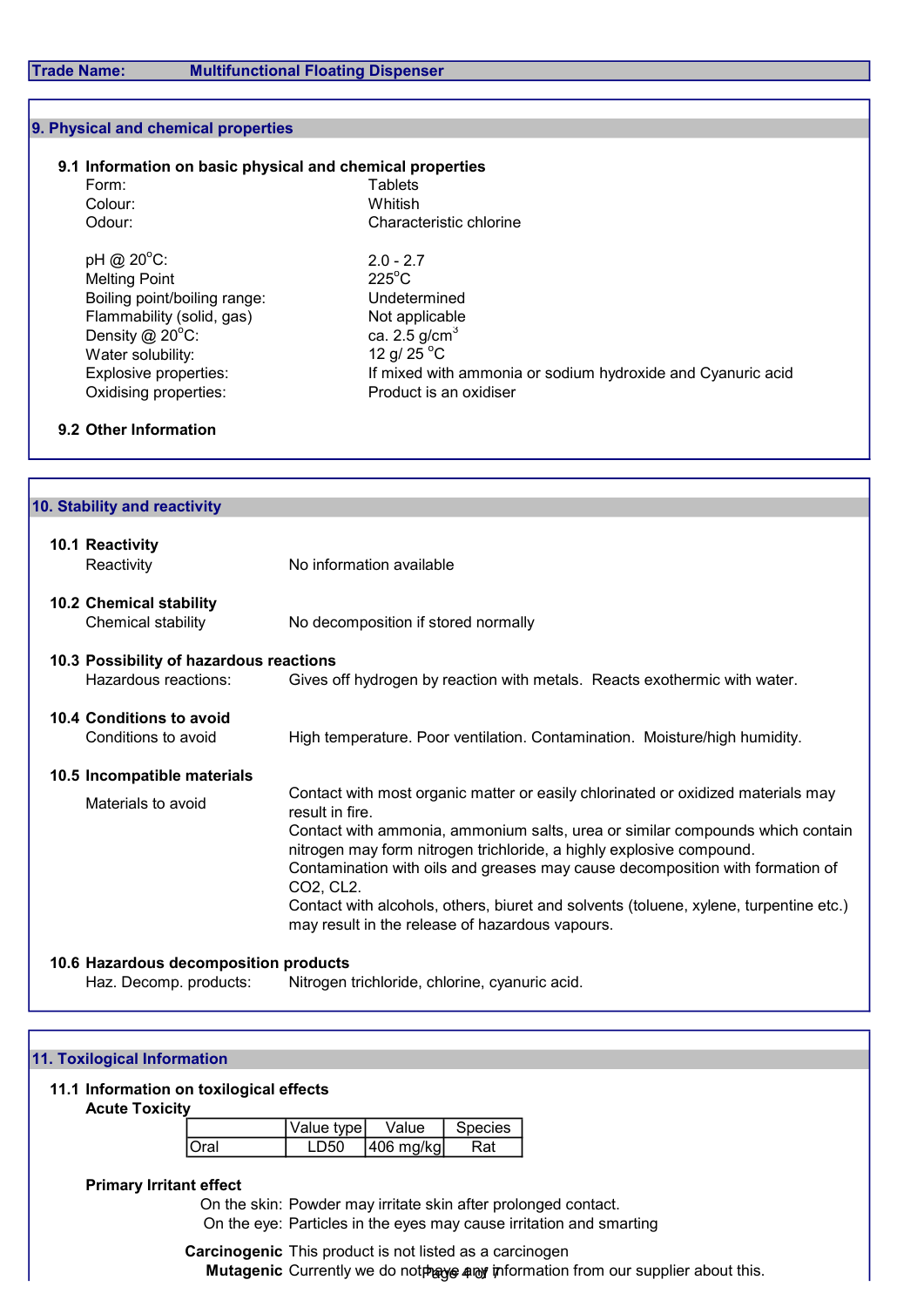# Trade Name: Multifunctional Floating Dispenser

| <b>12. Ecological Information</b>                                                     |                                                                                                                                                                                                                                                                                                                                                                                                                             |  |  |  |  |  |
|---------------------------------------------------------------------------------------|-----------------------------------------------------------------------------------------------------------------------------------------------------------------------------------------------------------------------------------------------------------------------------------------------------------------------------------------------------------------------------------------------------------------------------|--|--|--|--|--|
| 12.1 Toxicity                                                                         |                                                                                                                                                                                                                                                                                                                                                                                                                             |  |  |  |  |  |
| <b>Acute Toxicity</b>                                                                 |                                                                                                                                                                                                                                                                                                                                                                                                                             |  |  |  |  |  |
| <b>EC50</b><br>0.2<br><b>LC50</b><br>0.3                                              | (daphnia)<br>mg/l<br>(Danio rerio (Zebrabärbling))                                                                                                                                                                                                                                                                                                                                                                          |  |  |  |  |  |
|                                                                                       | mg/l                                                                                                                                                                                                                                                                                                                                                                                                                        |  |  |  |  |  |
| This product is toxic to fish and aquatic organisms.<br>treatment plant authority.    | Salts, acids and bases are typically diluted and neutralised when released to the environment in small doses.<br>DO NOT discharge effluent containing this product into lakes, streams, ponds or estuaries, oceans or their waters<br>unless in accordance with the applicable regulatory requirements.<br>DO NOT discharge effluent containing this product to sewer systems without previously notifying the local sewage |  |  |  |  |  |
| 12.2 Persistence and degradability<br>Persistence and degradability No data available |                                                                                                                                                                                                                                                                                                                                                                                                                             |  |  |  |  |  |
| 12.3 Bioaccumlative potential<br>Bioaccumlative potential                             | No data available                                                                                                                                                                                                                                                                                                                                                                                                           |  |  |  |  |  |
| 12.4 Mobility in soil<br>Mobility in soil                                             | soluble in water, predicted to have high mobility in soil.                                                                                                                                                                                                                                                                                                                                                                  |  |  |  |  |  |
| 12.5 Results of PBT and PvB:<br>PBT and PvB:                                          | Not a PBT according to REACH Annex XIII                                                                                                                                                                                                                                                                                                                                                                                     |  |  |  |  |  |
| 12.6 Other adverse effects<br>Other adverse effects                                   | No data available                                                                                                                                                                                                                                                                                                                                                                                                           |  |  |  |  |  |
| <b>13. Disposal Considerations</b>                                                    |                                                                                                                                                                                                                                                                                                                                                                                                                             |  |  |  |  |  |
| 13.1 Waste treatment methods                                                          |                                                                                                                                                                                                                                                                                                                                                                                                                             |  |  |  |  |  |
| Product:                                                                              | Disposal together with normal waste is not allowed. Special disposal is required<br>according to local regulations. Do not let product enter drains. Contact waste<br>disposal services.                                                                                                                                                                                                                                    |  |  |  |  |  |
| Contaminated packaging:                                                               | Empty contaminated packaging thoroughly. They can be re-cycled after thorough<br>and proper cleaning. Packaging that cannot be cleaned is to be disposed of in the<br>same manner as the product                                                                                                                                                                                                                            |  |  |  |  |  |
| Waste Catalogue No:                                                                   | No waste code according to the European Waste Catalogue can be assigned for<br>this product, as the intended use dictates the assignment. The waste code is<br>established in consultation with the regional waste disposer.                                                                                                                                                                                                |  |  |  |  |  |

| <b>14. Transport Information</b>                                                 |                                 |  |  |  |  |  |
|----------------------------------------------------------------------------------|---------------------------------|--|--|--|--|--|
| 14.1 UN Number                                                                   | 2468                            |  |  |  |  |  |
| 14.2 UN proper shipping name<br>14.3 Transport hazard class(es)                  | TRICHLOROISOCYANURIC ACID, DRY  |  |  |  |  |  |
| Class<br><b>Classification Code</b><br>Hazard label<br><b>Transport Category</b> | 5.1<br>5.1<br>50<br>Page 5 of 7 |  |  |  |  |  |